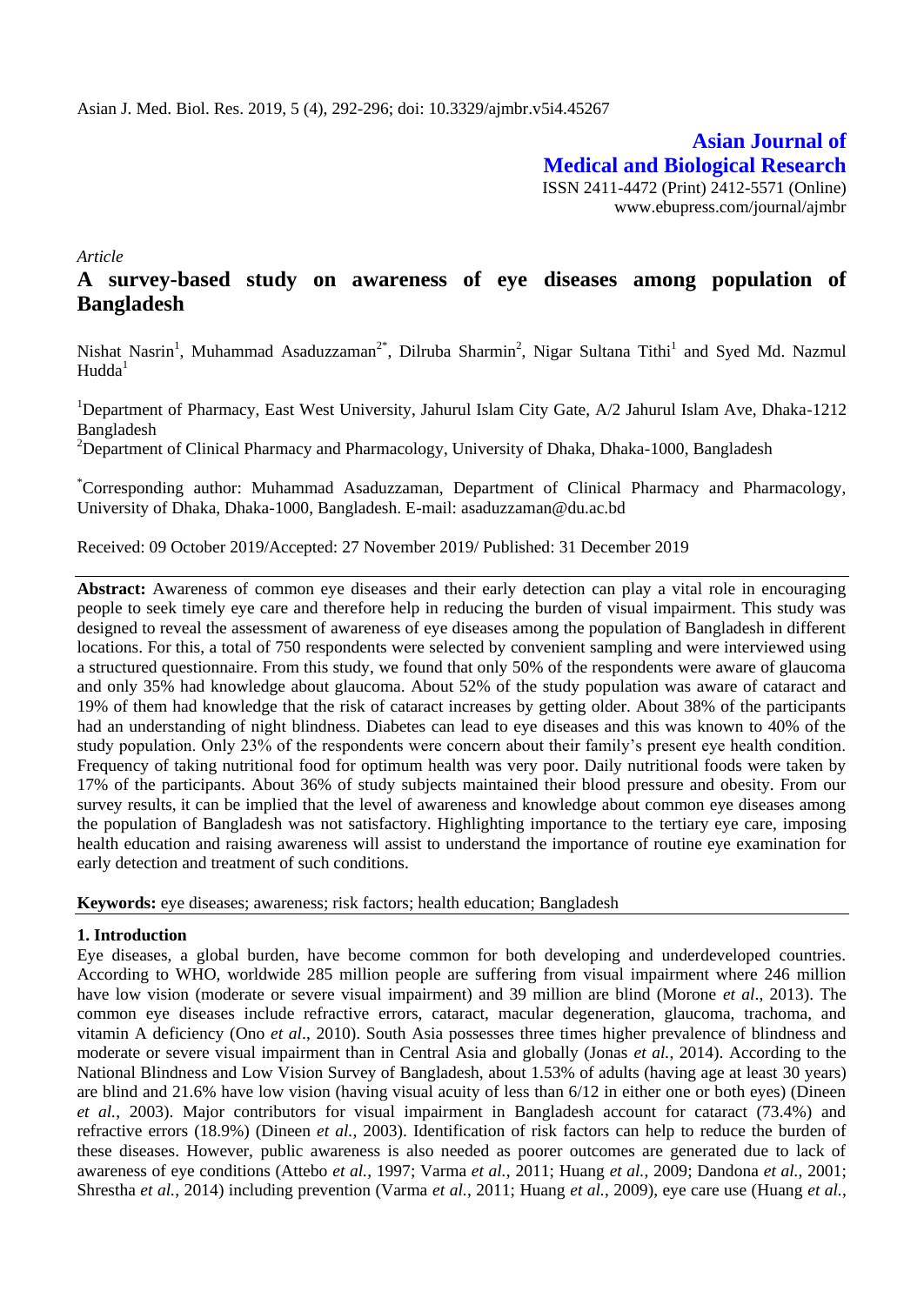2009; Müller *et al.*, 2006; Bylsma *et al.*, 2004), and treatment (Varma *et al.*, 2011; Huang *et al.*, 2009; Bylsma *et al.*, 2004). In our study, we aimed to assess the awareness of eye diseases among the population of Bangladesh.

#### **2. Materials and Methods**

To assess the level of awareness among the population we designed a questionnaire to collect data from 750 people aged between 20 to 60 years old from different locations in Bangladesh. The structured questionnaire used in the study was pretested before collecting actual data on a small segment of the population. This was a prospective study and data was collected between the periods of September 2014 to February 2015. Before collecting data, verbal consent was taken from each of the respondents. There were different questions in questionnaire ranging from eye diseases to eye protection. Having heard of the eye diseases were marked as "awareness" and having an understanding of the eye diseases were marked as "knowledge" in the questionnaire. Next, the collected pieces of information were compiled and fed in Microsoft Excel and the data were analyzed for the frequency distribution of the factors addressed in the questionnaire.

#### **3. Results and Discussion**

In our survey, we included 750 people with 63% male and 37% female from urban and rural backgrounds with different socio-economic status (Table 1). Most of the study population was aware of glaucoma (50%) and cataract (52%). Night blindness was not known to 62% of the study population (Table 2). We also found only 23% of families were concern about their present eye condition. About 57% of the study population had never performed eye checkup (Table 3).

Among the study population, awareness of glaucoma and cataract was poor. In case of glaucoma, early detection and prevention can be helpful to hinder the disease progression but detection of glaucoma in an initial stage is difficult unless the patient undergoes an eye examination (Dandona *et al.*, 2001). Hence, it is necessary to increase the level of awareness of glaucoma in our population. Most of the population of this survey knew that the risk of cataract increases by getting older. Ironically, most of them don't know the proper way of maintaining optimum eye health.

According to our study, 50% of the study population was aware of glaucoma and 35% had proper knowledge of the disease. A large number (65%) of the study population had not enough knowledge of glaucoma. Knowledge of cataract (19%) was comparatively lower than glaucoma among the study population. The knowledge about eye disease like cataract and glaucoma, depends on factors like socio-economy, educational levels, etc. which was not addressed in our study. Night blindness is a very well-known disease of the eye and usually, even rural people are aware of the disease specially for knowledge dissemination and education through public media, government and NGOs. Interestingly, knowledge of night blindness (38%) in the present study was also poor among respondents and the underlying reasons may be multifactorial that was not explored in the study. One of the common reasons for night blindness is vitamin A deficiency. According to Rahmathullah *et al*., 1990, awareness and knowledge of night blindness during childhood is crucial as vitamin A deficiency is also associated with child mortality. Whether the respondents had knowledge regarding the association between inadequate vitamin A levels and night blindness was not assessed in the current study.

Blindness may occur due to diabetic retinopathy among adults 20-74 years in developed countries. Diabetic patients more frequently suffer from glaucoma, cataracts, and other disorders of the eye (Solomon *et al.*, 2017). In our study, 17% of the population had diabetes. However, knowledge about the interaction between diabetes and eye disease was not encouraging. About 60% of the population was not concern about it.

A large gap exists between the public's knowledge and understanding of eye disease which is necessary to be recognized to promote eye health activities (Livingston *et al.*, 1998). We found a large proportion of the study population (77%) were not concern about their family's present eye health condition. Majority of them (57%) had never gone for any eye test in their lifetime. The frequency of taking regular nutritional food was 17% and about 32% were not concerned about it for their optimum eye health.

Hypertension is considered to be a risk factor for several eye diseases like cataract (Yu *et al.,* 2014), age-related macular degeneration, diabetic retinopathy (Marin Garcia and Marin-Castaño, 2014). The knowledge of maintaining blood pressure and obesity was not satisfactory. About 36% of the study subjects were aware to maintain blood pressure and obesity. Proper knowledge and education are necessary to develop awareness among the population about eye diseases. We found, about 36% of the study population was illiterate. So, along with health literacy basic or primary level of education is also needed to make eye education programs successful.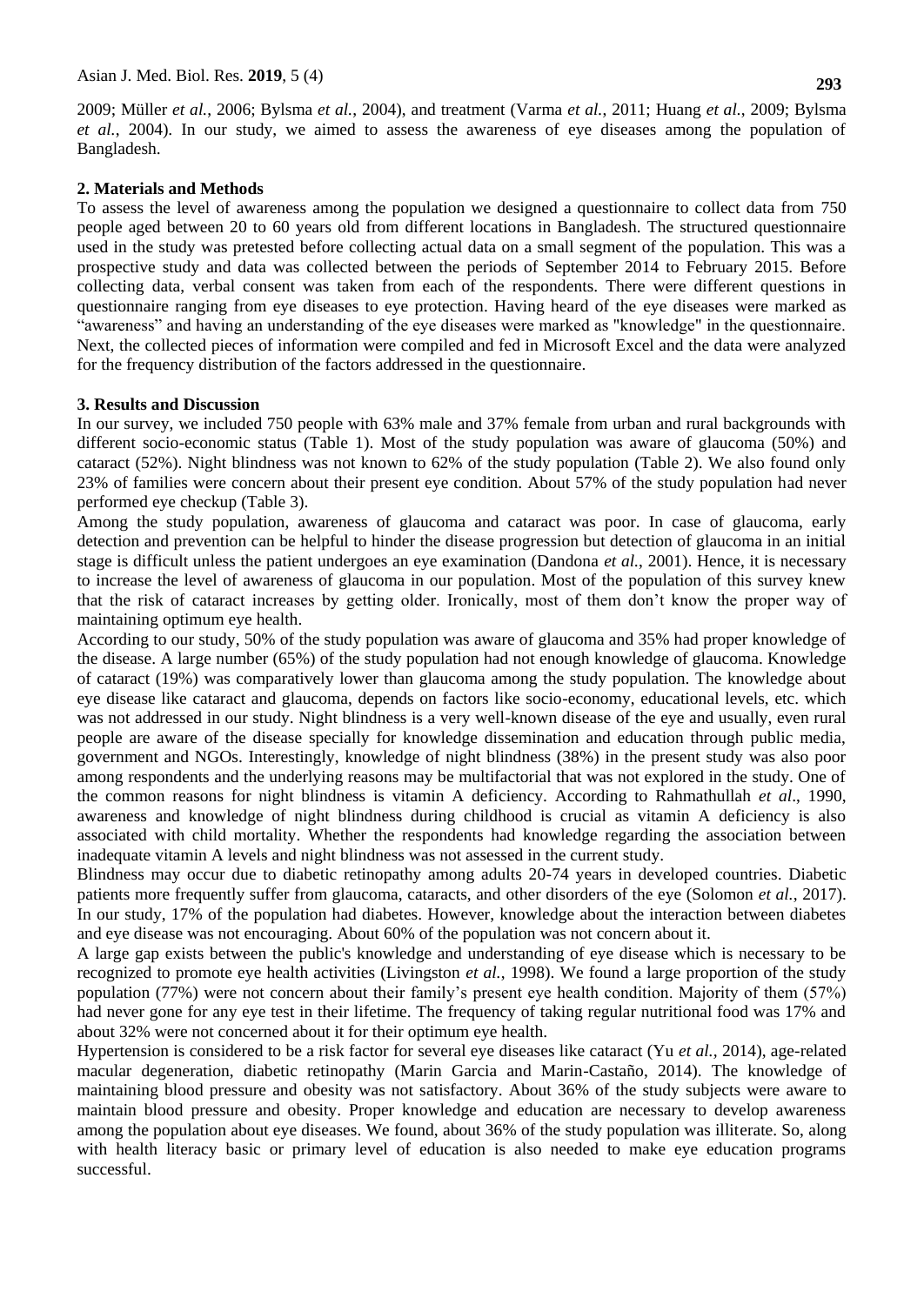| <b>Variables</b>         | % of the respondents |
|--------------------------|----------------------|
| Gender                   |                      |
| Male                     | 63                   |
| Female                   | 37                   |
| Age                      |                      |
| 20-40                    | 83                   |
| $41 - 60$                | 16                   |
| <b>Educational level</b> |                      |
| Illiterate               | 36                   |
| $\leq$ Higher secondary  | 45                   |
| Graduate                 | 16                   |
| Postgraduate             | 3                    |
| Occupational level       |                      |
| Student                  | 13                   |
| <b>Business</b>          | 17                   |
| Service holder           | 16                   |
| Housewife                | 25                   |
| Stress on work           |                      |
| Physical                 | 65                   |
| Mental                   | 12                   |
| Social                   | 6                    |

**Table 1. Socio-demographic characteristics of the study population.**

**Table 2. Knowledge and awareness of the study population about associated disorders causing eye diseases.**

| <b>Variables</b>                                             | <b>Response</b> | % of the respondents |
|--------------------------------------------------------------|-----------------|----------------------|
| Diabetes                                                     | Yes             | 17                   |
|                                                              | N <sub>o</sub>  | 83                   |
| Awareness of glaucoma                                        | Yes             | 50                   |
|                                                              | No              | 50                   |
| Knowledge of glaucoma                                        | Yes             | 35                   |
|                                                              | No              | 65                   |
| Awareness of cataract                                        | Yes             | 52                   |
|                                                              | N <sub>o</sub>  | 48                   |
| Knowledge of cataract                                        | Yes             | 19                   |
|                                                              | No              | 81                   |
| Night blindness                                              | Yes             | 38                   |
|                                                              | No              | 62                   |
| Knowledge about interaction between diabetes and eye disease | Yes             | 40                   |
|                                                              | N <sub>0</sub>  | 60                   |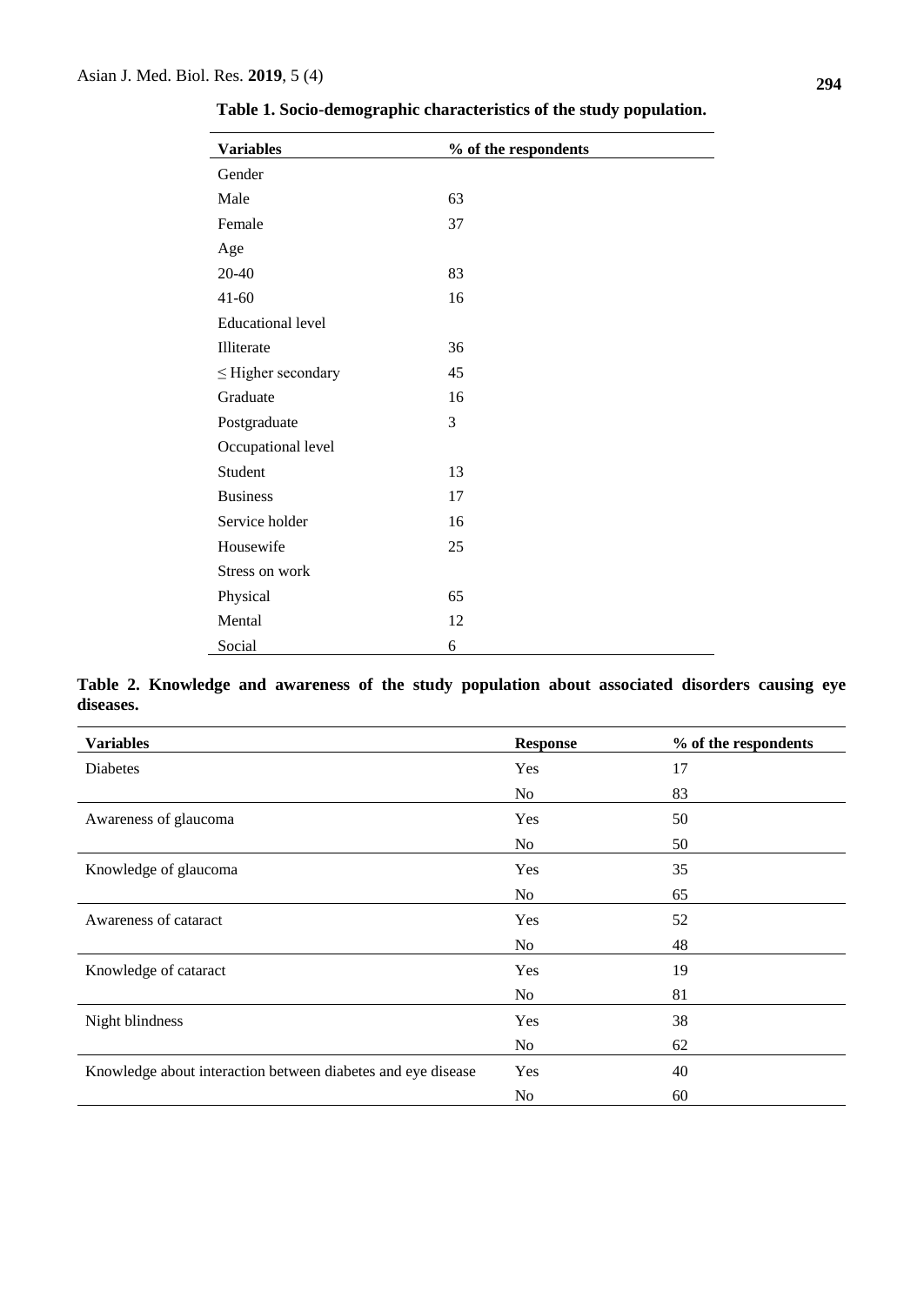| <b>Variables</b>                                     | <b>Response</b>                      | % of the respondents |
|------------------------------------------------------|--------------------------------------|----------------------|
| Eye checkup                                          | Yes                                  | 3                    |
|                                                      | No                                   | 40                   |
|                                                      | Never                                | 57                   |
| Sleep duration                                       | Less than 8 hr                       | 71                   |
|                                                      | More than 8 hr                       | 17                   |
|                                                      | Irregular                            | 11                   |
|                                                      | Insomnia                             |                      |
| Concern about family's present eye health condition  | Yes                                  | 23                   |
|                                                      | No                                   | 77                   |
| Knowledge about proper frequency of sight test       | Every one year                       | 1                    |
|                                                      | Every two year                       | 11                   |
|                                                      | Every three year                     | 12                   |
|                                                      | Only if I notice a change in my eyes | 76                   |
| Time duration in front of TV/computer/mobile         | $1-2$ hr                             | 29                   |
|                                                      | $2-4$ hr                             | 22                   |
|                                                      | More than 4 hr                       | 10                   |
|                                                      | Irregular                            | 39                   |
| Wearing sunglass for the protection of eye           | Yes                                  | 32                   |
|                                                      | No                                   | 68                   |
| Frequency of taking nutritional food for optimum eye | Daily                                | 17                   |
| health                                               | Twice in a week                      | 30                   |
|                                                      | Once in a week                       | 21                   |
|                                                      | Sometimes                            | 32                   |
| Maintaining blood pressure and obesity               | Yes                                  | 36                   |
|                                                      | N <sub>o</sub>                       | 64                   |
| Way of maintaining blood pressure and obesity        | Exercise                             | 39                   |
|                                                      | Diet control                         | 37                   |
|                                                      | Proper nutrition                     | 19                   |
|                                                      | Avoiding tension                     | 5                    |

**Table 3. Perception of the study population about eye care and protection.**

### **4. Conclusions**

Based on our survey result, it can be implied that the level of awareness and knowledge about common eye diseases among the population of Bangladesh is very much insufficient to tackle these diseases. It has become mandatory to enforce health education to mass people. Community programs can be helpful to raise awareness about the importance of early eye care to prevent long term consequences. Highlighting importance to the tertiary eye care, imposing health education and raising awareness will assist to understand the importance of routine eye examination for early detection and treatment of such conditions. In our study, we could not find the correlation between knowledge and awareness of eye disease with anticipated risk factors such as socioeconomic and educational status of the patients, age and sex due to small number of data. However, the findings of the study demands expansion of the study incorporating large number of participants for making generalization and nation-wide study about the knowledge and awareness about eye diseases among Bangladeshi population.

## **Conflict of interest**

None to declare.

#### **References**

- Attebo K, P Mitchell, R Cumming and W Smith, 1997. Knowledge and beliefs about common eye diseases. Aust N Z J Ophthalmol., 25: 283-287.
- Bylsma GW, A Le, BN Mukesh, HR Taylor and CA McCarty, 2004. Utilization of eye care services by Victorians likely to benefit from eye care. Clin. Experiment. Ophthalmol., 32: 573-577.
- Dandona R, L Dandona, RK John, CA McCarty and GN Rao, 2001. Awareness of eye diseases in an urban population in southern India. Bull. World Health Organ., 79: 96-102.
- Dineen BP, RR Bourne, SM Ali, DM Huq and GJ Johnson, 2003. Prevalence and causes of blindness and visual impairment in Bangladeshi adults: results of the National Blindness and Low Vision Survey of Bangladesh. Br. J. Ophthalmol., 87: 820-828.